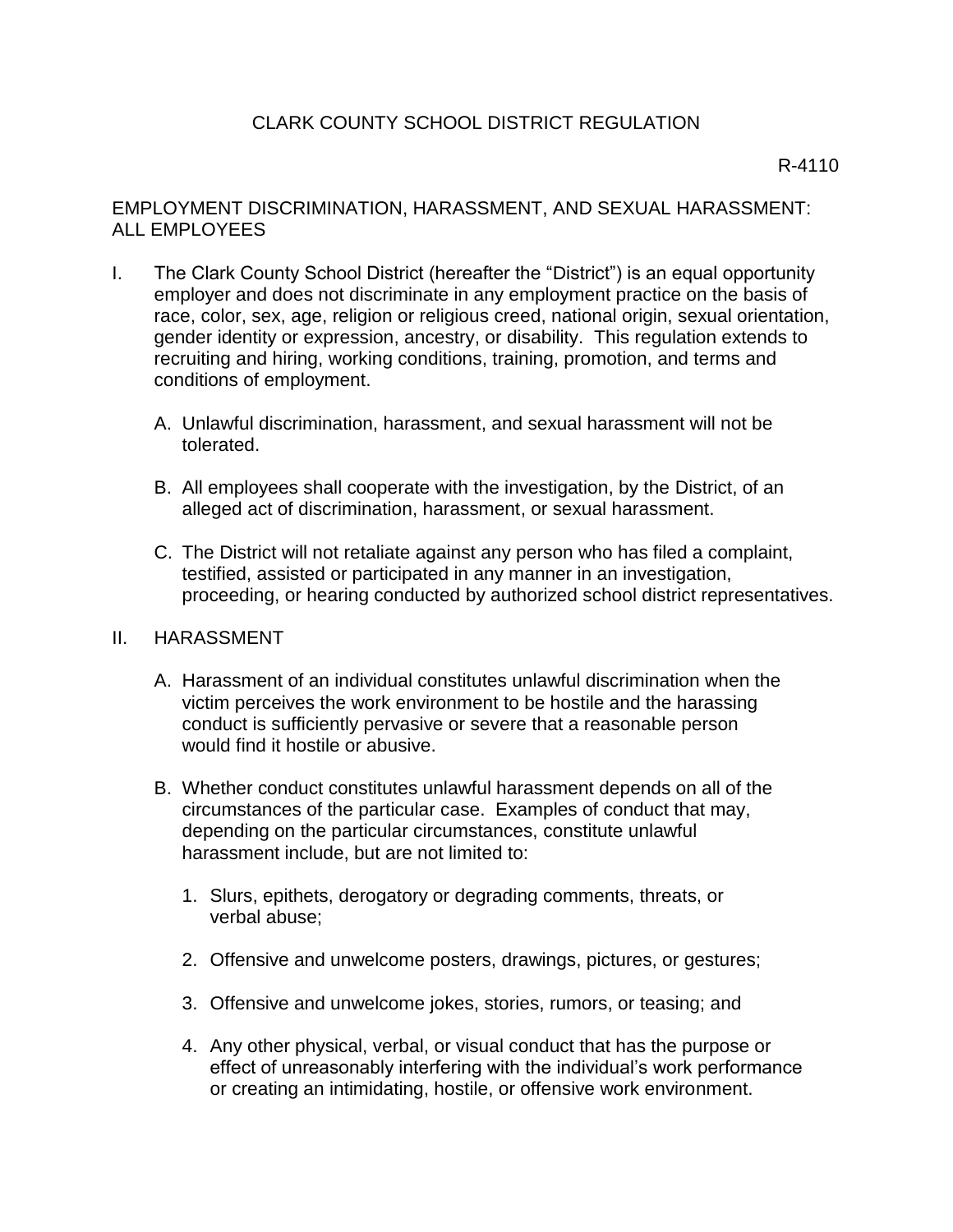### R-4110 (page 2)

#### III. SEXUAL HARASSMENT

- A. Unwelcome sexual advances, requests for sexual favors, and other verbal or physical conduct of a sexual nature constitute unlawful sexual harassment when:
	- 1. Submission to such conduct is made either explicitly or implicitly a term or condition of an individual's employment;
	- 2. Such conduct has the purpose or effect of unreasonably interfering with an individual's work performance or creating an intimidating, hostile, or offensive work environment.
- B. Examples of conduct that may, depending on the circumstances, constitute unlawful sexual harassment include, but are not limited to:
	- 1. Sexual assault, coerced intercourse, fondling, patting, pinching, or other actual or attempted unwanted physical touching;
	- 2. Sexual propositions, pressure for sex, or insistent and unwelcome invitations for dates;
	- 3. Slurs, epithets, derogatory or degrading comments, sexual innuendoes or remarks, threats, or verbal abuse of a sexual nature;
	- 4. Offensive and unwelcome posters, drawings, pictures, or gestures;
	- 5. Offensive and unwelcome jokes, stories, rumors, sexual horseplay, ogling, or teasing; and
	- 6. Any other physical, verbal, or visual conduct that is related to the individual's sex and has the purpose or effect of unreasonably interfering with the individual's work performance or creating an intimidating, hostile, or offensive work environment.
- C. A harasser may be the victim's supervisor, an agent of the employer, a supervisory employee who does not directly supervise the victim, a non-supervisory employee (coworker), or in some circumstances, even a non-employee.
- D. The victim does not have to be the person at whom the unwelcome conduct is directed. It can also be someone who is offended by such conduct when it is directed toward another person. For example, the harassment or sexual harassment of a female (or male) employee may create an intimidating,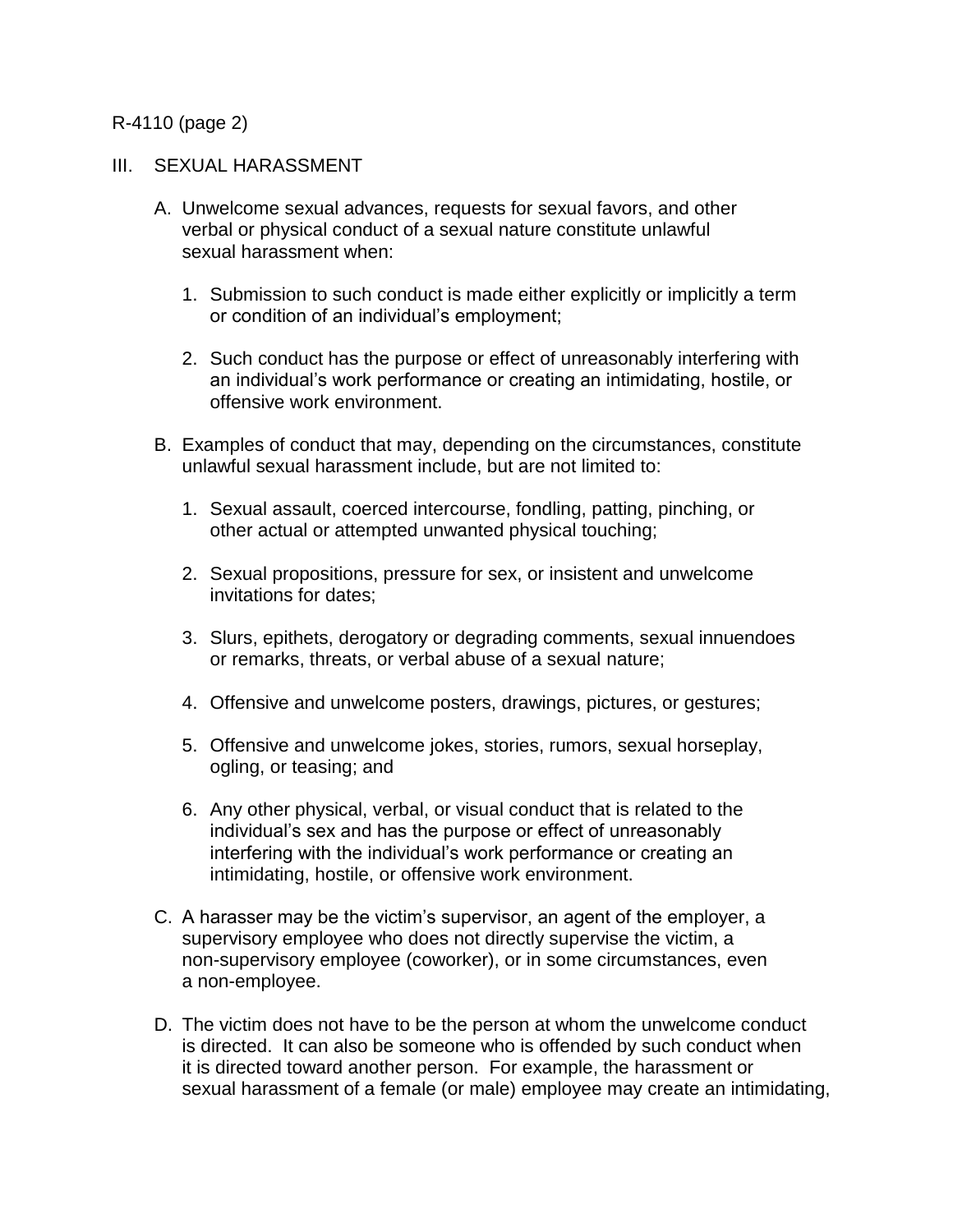hostile, or offensive working environment for another female (or male) coworker or unreasonably interfere with the coworker's work performance.

# IV. INTERNAL REPORTING PROCEDURES

- A**.** In the event employees or applicants for employment believe that they have been or are being victimized as the result of discrimination, harassment, or sexual harassment, they may use the complaint procedures contained in this document, or if the alleged act(s) of discrimination, harassment, or sexual harassment is related to a decision(s) made by a supervisor or administrator, the employee may use the appeal procedures contained in CCSD Regulation 4313.
- B. Applicants or employees who allege discrimination because of a disability under the provisions of the Americans with Disabilities Act of 1990, or who allege that they require a reasonable accommodation, must make their situation known to their appropriate supervising administrator, the ADA Coordinator for the District (Executive Director, Diversity and Affirmative Action Programs) or the Human Resources Division.
- C. Although District employees and applicants are encouraged to avail themselves of this procedure, it is understood they may, at any time during the process or at its completion, seek relief in accordance with the provisions of applicable federal or state statutes.

# V. VERBAL COMPLAINT

A. In lodging a verbal complaint, the aggrieved person shall orally present the complaint to his or her immediate supervisor, or if that person is the alleged perpetrator, to the next administrator in line of authority, or to the Executive Manager, Diversity and Affirmation Action Programs. The complaint should be made within a reasonable period of time following the occurrence of the alleged unlawful conduct on which the complaint is based. The complainant shall orally define the nature of the complaint, provide particulars such as names, dates, and a detailed description of the alleged conduct, and state the action desired for resolution.

# VI. WRITTEN COMPLAINT

A. All employees or applicants for employment who have complaints regarding alleged discrimination, harassment, or sexual harassment, shall be encouraged to file written complaints with their immediate supervisor or next administrator in line or with the Executive Manager, Diversity and Affirmative Action Programs.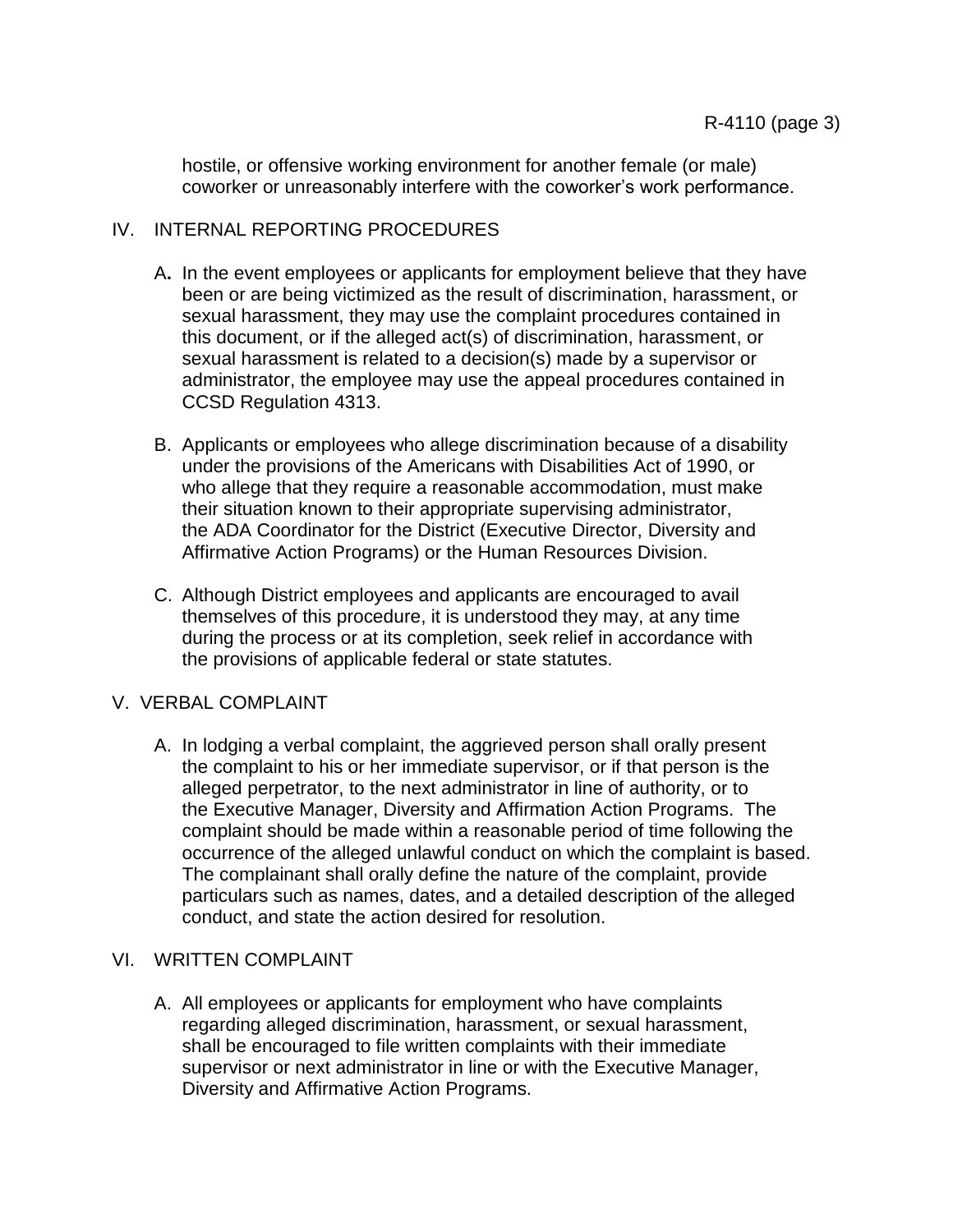### R-4110 (page 4)

- B. The written complaint should be made within a reasonable period of time following the occurrence of the alleged unlawful conduct. It shall be detailed and shall include the following:
	- 1. A description of the events in question and the date(s) of the occurrence(s).
	- 2. The name(s) of the individual(s) involved, including persons responsible and witnesses.
	- 3. The specific alleged unlawful acts which were perpetrated against the complainant and any school district policies or practices which were violated.
	- 4. The desired action for resolution.
	- 5. The complainant shall sign and date the written complaint.

# VII. INTERNAL INVESTIGATIVE PROCEDURES

- A. In the event an employee or applicant for employment has lodged a complaint regarding alleged discrimination, harassment, or sexual harassment, the complaint shall be handled in the following manner:
	- 1. As soon as possible after receiving an oral or written complaint, the supervising administrator will notify the Executive Manager, Diversity and Affirmative Action Programs, or vice versa if the complainant first provides the oral or written complaint to the Executive Manager, Diversity and Affirmative Action Programs. The Executive Manager, Diversity and Affirmative Action Programs and the supervising administrator will determine who will conduct the investigation.
	- 2. The Executive Manager, Diversity and Affirmative Action Programs or the supervising administrator shall investigate the allegations made by the complainant. The investigator shall, at a minimum, accomplish the following:
		- a. Review all statements, evidence, and documents currently available in order to become acquainted with the facts of the complaint and to help plan the investigation.
		- b. Determine the scope of the inquiry.
		- c. Open and organize an investigative file.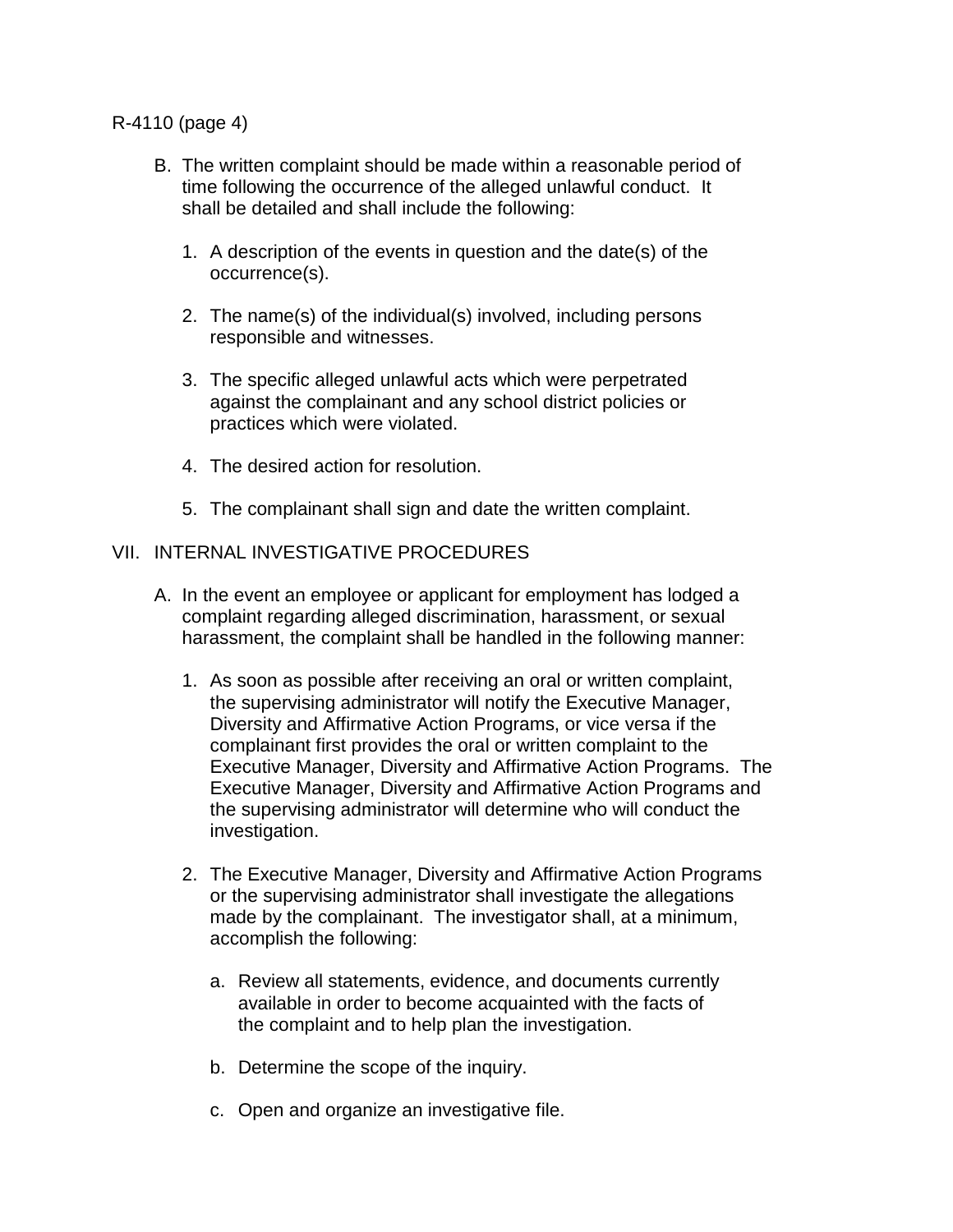- d. Determine potential witnesses and evidence to gather, if any.
- e. Determine additional or clarifying information needed, if any.
- f. Conduct interviews as necessary.
- g. Gather supporting documentation and evidence as necessary.
- h. Analyze the evidence.
- 3. Following the investigation, the Executive Manager, Diversity and Affirmative Action Programs or supervising administrator shall make a determination as to whether the complaint is, in whole or in part, justified or unjustified.
- 4. If the investigation was conducted by the Executive Manager, Diversity and Affirmative Action Programs, the Manager shall submit a written and/or oral report of his or her findings to the supervising administrator with a written and/or oral recommendation for resolution. The supervising administrator shall take into account the recommendation of the Executive Manager, Diversity and Affirmative Action Programs, and shall take appropriate action.
- 5. If the investigation was conducted by the supervising administrator, the administrator, after consultation with the Executive Manager, Diversity and Affirmative Action Programs, shall determine the resolution and take appropriate action.
- VIII. Employees or applicants who allege discrimination or harassment will not be penalized as a result of their allegations in future consideration for recruitment, hiring, transfer, promotion, and other terms and conditions of employment, and no potential employer will be informed that an employee has filed previous discrimination complaints.
- IX. In determining whether the conduct at issue in the alleged complaint constitutes discrimination or harassment, the District will look at the record as a whole and at the totality of the evidence collected. A determination and remedy, if appropriate, will be based on the facts, on a case-by-case basis. Employees found to have engaged in inappropriate conduct will receive discipline up to and including termination.
- X. All information gathered by the District in the course of its investigation of an alleged unlawful discriminatory practice will remain confidential except to the extent necessary to conduct an investigation, resolve the complaint, serve other significant needs, or comply with law.